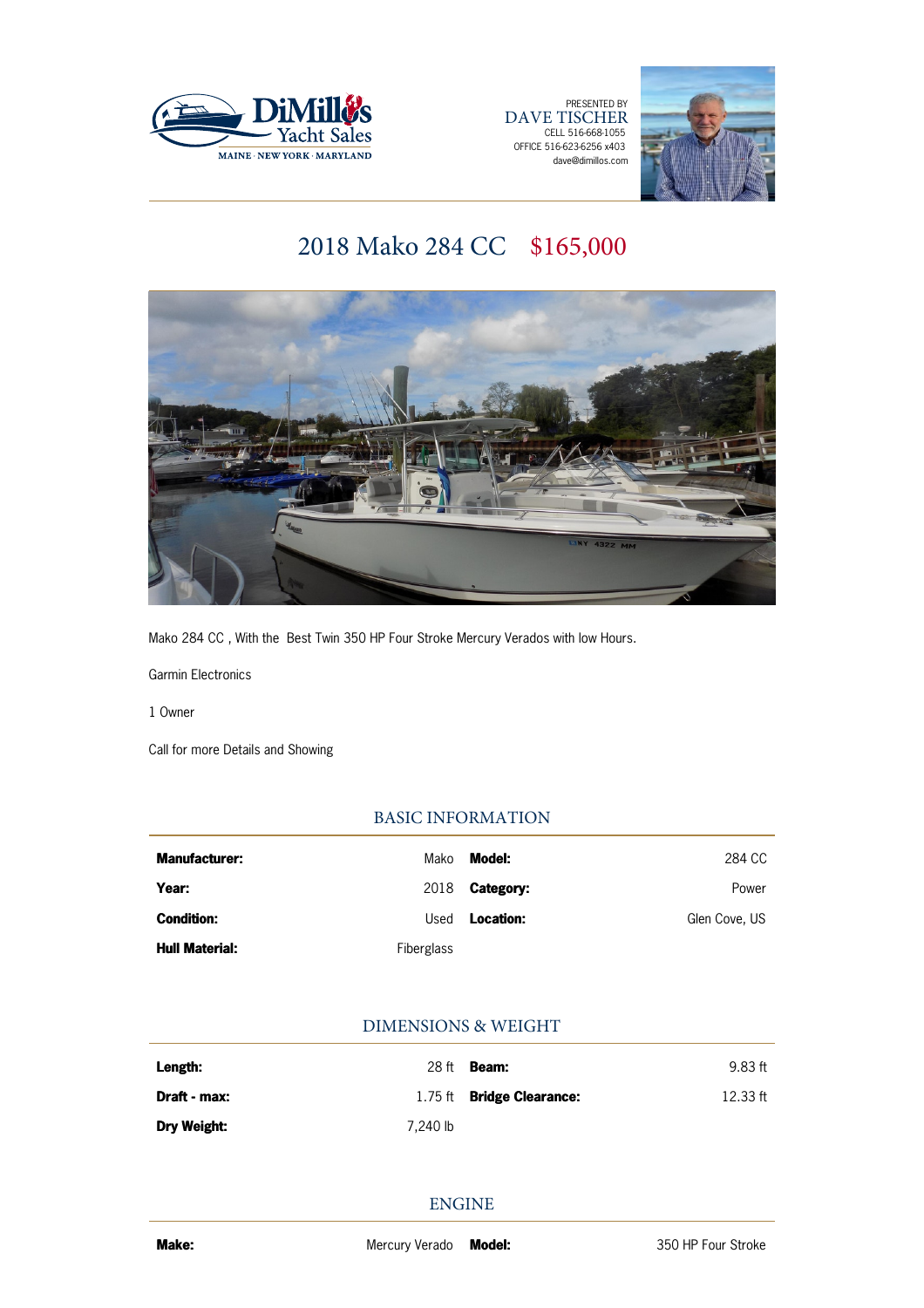| Engine(s): |  |
|------------|--|
|            |  |
|            |  |

**Fuel Type:** unleaded **Horsepower:** 350 horsepower

# TANK CAPACITIES

| <b>Fuel Tank:</b>    | 228 gallon - 1 tank(s) <b>Fresh Water Tank:</b> | 50 gallon - 1 tank(s) |
|----------------------|-------------------------------------------------|-----------------------|
| <b>Holding Tank:</b> | 50 gallon - 1 tank(s)                           |                       |

# ACCOMODATIONS

**Total Heads:** 1





#### **Manufacturer Provided Description**

The MAKO® 284 CC is a perfect predator, whether you're hunting marlin in the Gulf Stream or mahi in the kelp paddies. Powered by up to 700 horses and with a 228-gal. fuel capacity, it's got the range and speed to get you out farther and keep you out longer.The 284 CC is well-equipped to fish, with aft in-deck port and starboard 390-qt. fishboxes, and outrigger-ready fiberglass hardtop and a full-featured baitstation. And the quality of construction (100% composite) is unparalleled—the hull and deck are chemically bonded and mechanically fastened every 6" with stainless steel fasteners. The 1-piece, molded, gelcoated stringer grid reinforces the hull for a lifetime of fine performance. And it's backed by MAKO Assurance 5+Life—the best factory warranty in the business.

- Backed by the MAKO® Assurance 5+Life—the best factory warranty in the business
- Foam-injected hull w/integrated 1-piece fiberglass stringer grid
- Hull/deck joint chemically bonded & fastened 360° w/stainless steel fasteners
- Fiberglass leaning post w/backrest, flip-up cushion, storage & bait prep station w/freshwater sink
- Outrigger-ready fiberglass hardtop w/5 rod holders, electronics box & 3 spreader lights
- Optional twin Mercury® 350 XL White Verado® w/Joystick Piloting
- Console interior w/gelcoat-finished surface, sink, battery switch panel & 6' head room
- Oversized forward-console seat w/storage compartment & 2 drink holders
- Recessed electric trim tabs w/optional automatic trim tabs
- Non-skid surface on walking flats, foredeck, gunnel tops, sole, stern platform & hatch covers

#### **Additional Specs**

- Length:28' 4"
- Beam: 9' 10"
- Bottom width: 7' 9"
- Max. recommended HP: 700 HP
- Fuel capacity: 228 gal.
- Max. person capacity: 13 persons
- Max. person weight: 5490 lbs.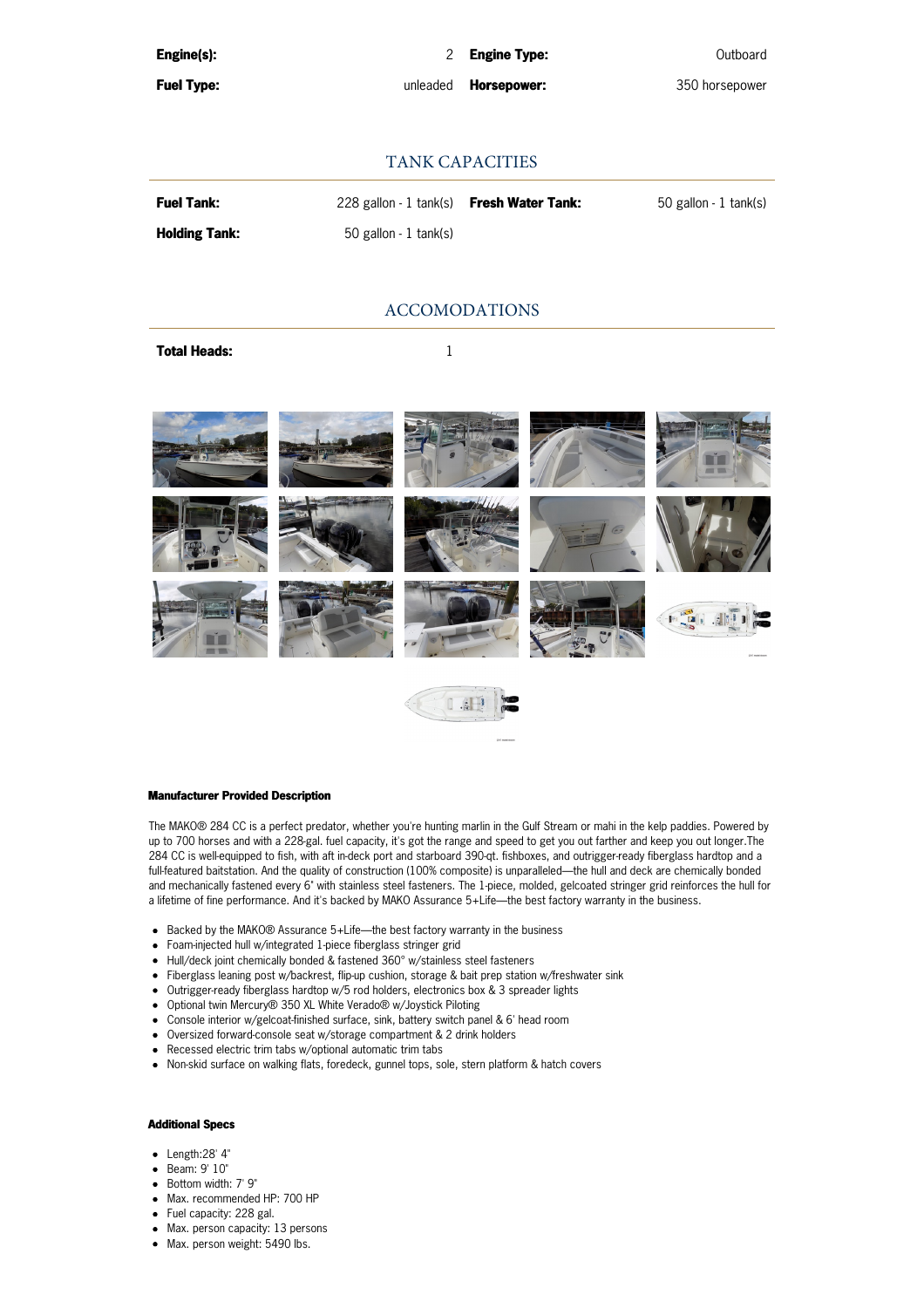- Max. person, motor & gear weight: 5791 lbs.
- **•** Interior depth: 33"
- Transom height at center line: 30"
- Deadrise: 21 degrees
- Draft: 21"
- Dry weight: 7270 lbs.
- Average hull weight: 6000 lbs.
- Average package weight: 9800 lbs.
- Package height w/T-top or hardtop: 12' 4"
- Storage length: 37' 10"

### **Standard Features**

### **Certification & Safety**

- Backed by the MAKO® Assurance 5+Life—the best factory warranty in the business
- NMMA® certified
- Factory leak tested for hull, plumbing & fitting integrity
- Stainless steel hardware & fasteners for corrosion resistance
- CorrosionX stainless spray treatment included
- Horn

#### **Console**

- Custom anodized aluminum tilt steering wheel w/knob
- Dual-cylinder hydraulic steering
- Binnacle-mounted motor control
- Gauge panel w/digital gauges
- Trim tab switches w/position indicator lights & auto retract
- Powdercoated aluminum battery switch panel w/labels, main power shutoff, emergency parallel switch, removable knobs & voltage sensing relays (VSR)
- Switch panel w/manual reset circuit breakers & illuminated switches
- Recessed switch panel w/circuit breakers & motor ignition switches
- Easy access to helm electronics, instruments & switches
- Oversized forward-console seat w/storage compartment & 2 drink holders
- $\bullet$  Integrated full-width fiberglass footrest w/non-skid surface
- Tempered safety glass windscreen w/aluminum frame
- Easy-access battery storage
- Marine-grade tinned wiring w/submersible connectors
- Extra-large electronics mounting surface
- 2 console drink holders
- 12V DC outlet

#### **Construction & Exterior**

- 100% composite construction
- Coosa® Bluewater 100% composite transom core
- Heavy-duty, fiberglass-encapsulated transom w/2" (5.08 cm) fiberglass-impregnated, high-density composite core
- Hull/deck joint chemically sealed & bonded 360° & mechanically fastened every 6" (15.24 cm) w/316 stainless steel fasteners
- 1-piece molded fiberglass stringer grid w/integrated transom knee supports & gelcoat finish
- Closed-cell, foam-injected stringer grid for USCG-approved flotation
- Premium marine-grade stainless steel hardware
- Heavy-duty rub rail w/stainless steel insert
- Closed-molded hatch covers w/finished undersides & integrated gaskets
- Aluminum backing plates for cleats, chocks & hinges
- Recessed, pull-out, telescoping boarding ladder
- MAKO® Bone White gelcoat

#### **Electrical, Mechanical & Plumbing Systems**

- Aluminum main fuel tank w/4 baffles
- 2 automatic 2,000 GPH (7,570 LPH) bilge pumps
- 1,600 GPH (6,057 LPH) & 1,100 GPH (4,164 LPH) baitwell pumps
- Pressurized raw water washdown pump
- High-speed raw water intake
- Pressurized freshwater pump
- 13-gal. (49 L) freshwater tank for sinks & shower
- USCG-compliant navigation lights
- 2 cockpit courtesy lights & 1 head light
- 1 cranking battery per outboard
- Marelon® corrosion-free seacocks on all below-water thru-hull fittings
- Labeled, tinned-copper wiring for easy maintenance & protection in a marine environment
- Pre-wired for optional stereo system & speakers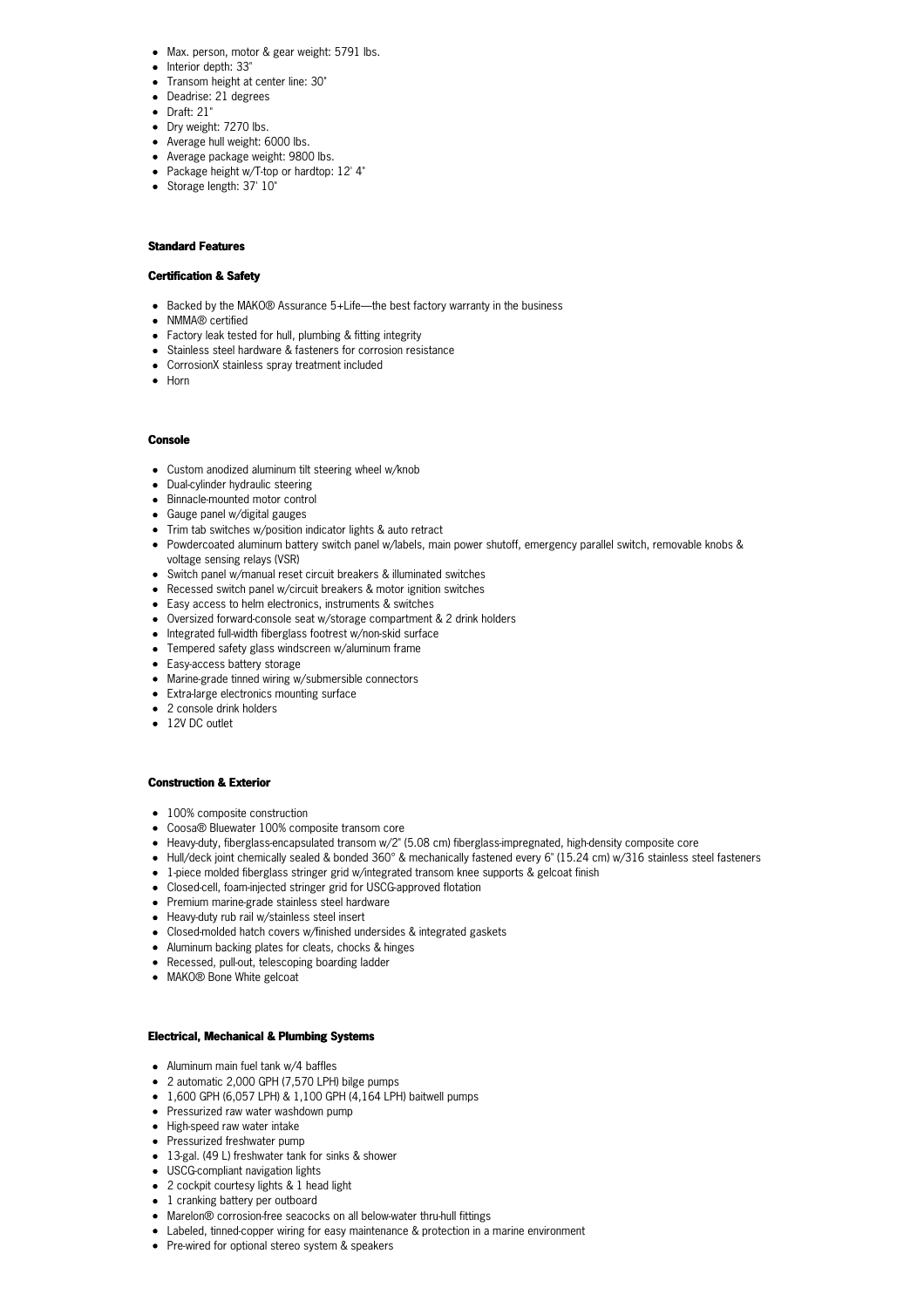• Pre-wired for optional anchor windlass

#### **Head**

- Gelcoat-finished surface, sink, wiring access hatches, battery switch panel, battery access & 6' (1.8 m) head room
- Sink w/faucet & on-demand freshwater
- Portlight in head door

### **Interior**

- NEW 2-tone high-density marine-grade vinyl upholstery w/stain-resistant coating & composite substrates on seats
- Anchor locker w/protective inner liner
- Foredeck dodger mounting boss
- Port & starboard forward seats w/99-qt (94 L) fishboxes w/gravity overboard drainage
- 470-qt. (445 L) center bow in-deck storage compartment w/drain
- Low profile brushed anodized aluminum bow rails
- Self-bailing cockpit w/gutters, oversized drains & transom valves
- 3 port & 3 starboard gunnel-mounted rod holders
- Port & starboard under-gunnel rod racks for 6 rods up to 7' (2.1 m) long
- Port & starboard tilt-out storage bins
- Freshwater shower w/pull-out spray head
- 290-qt. (274 L) insulated port & starboard aft in-deck fishboxes w/Gulper macerator & overboard discharge
- Molded non-skid surfaces throughout
- Bilge access hatch
- Walk-thru transom w/latching door
- Port & starboard molded-in swim platforms
- Port & starboard aft coaming bolsters
- 2 bow drink holders

#### **Leaning Post**

- Fiberglass leaning post
- Backrest
- Flip-up cushion
- Storage below
- Bait prep station w/freshwater sink, removable cutting board, 50-gal. (189.27 L) aerated anti-slosh baitwell & tackle storage

#### **Optional Trailer**

- OPTIONAL aluminum triple-axle trailer available.
- NMMA® certified.
- DOT approved.
- Triple-axle brakes.
- 15" (38.1 cm) radial tires w/galvanized V5 wheels.
- Oil bath hubs.
- Torsion-axle suspension.
- Heavy-duty winch w/nylon strap & safety strap.
- Stainless steel hardware.
- Galvanized steel components.
- LED lighting.
- LED marker lights.
- PVC loading guides.
- Galvanized fenders.

#### **Performance**

- Legendary dry-riding MAKO® hull
- Aggressive deep V hull design
- Performance lifting strakes
- Recessed electric trim tabs
- Factory-matched stainless steel propellers

### **T-Top or Hardtop**

- Outrigger-ready fiberglass hardtop w/5 rod holders, electronics box & 3 spreader lights (1 fore, 2 aft)
- .25" (.64 cm) in-deck aluminum backing-plate reinforcement for hardtop frame
- .25" (.64 cm) aluminum backing-plate reinforcement for hardtop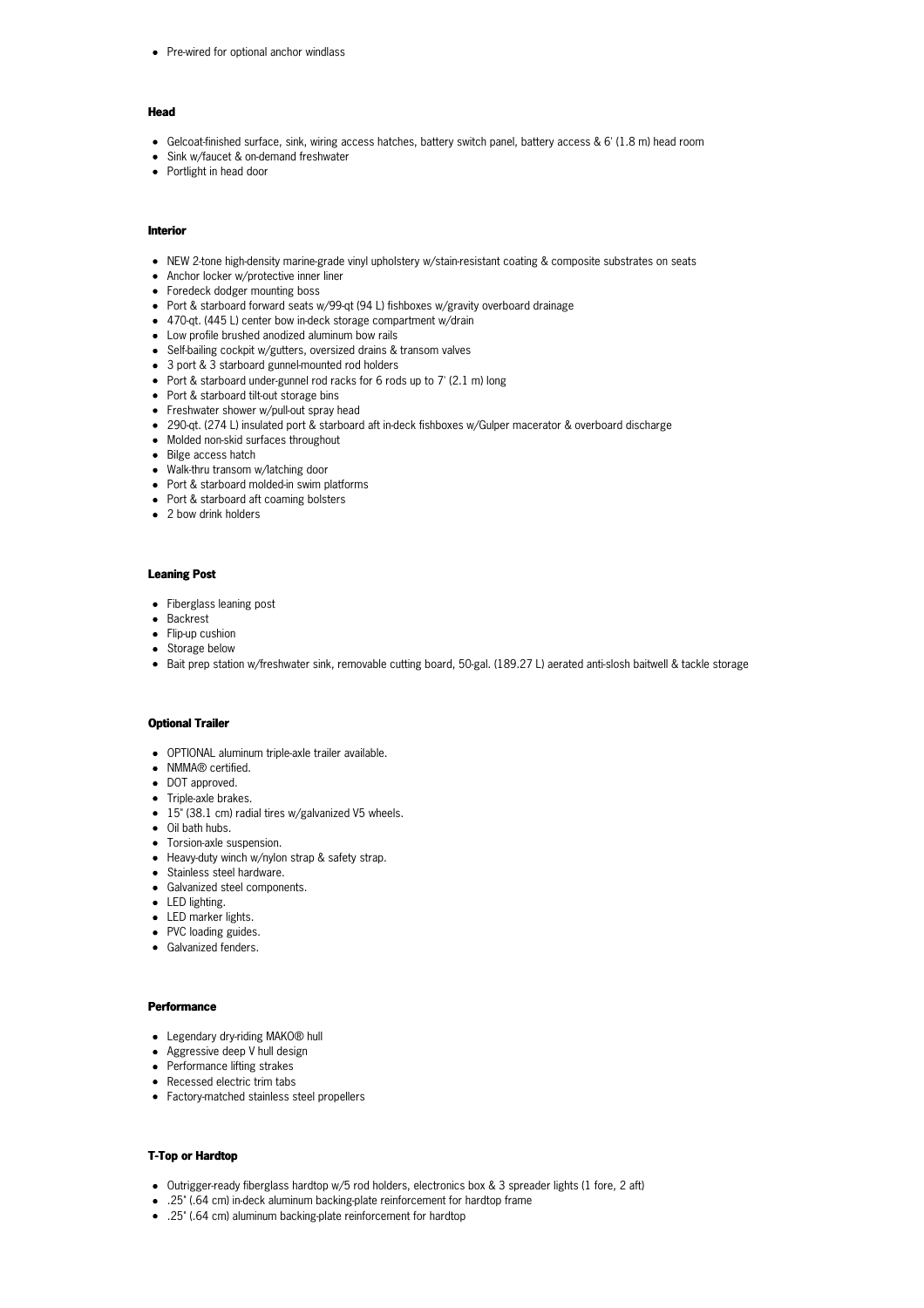# **Helm Electronics**

Garmin GPS Map XSV

Standard Horizon Eclipse VHF Radio

Lenco Trim Tabs

Fusion Am/FM Stereo MS\_RA205 W 4 Speakers 2 forward and 2 Aft

Maxwell Anchor Windlass Chain and Line

## **Fiberglass T Top**

5 Rocket Launchers

2 Spreader Lights

Over head Storage Box

3 Side weather enclosure

### **Helm Seat**

Bait prep Station Prep sink Live Circulating well 4 Rock launchers Built in Grab Rails

# **Cockpit**

6 flush mounted rod holders

Rod racks both sides port and starboard

Fish boxes in deck w/ pump out both port and starboard 290 -qt

#### **Console**

Enclosed Stand up head on Starboard side

Jabsco Marine Head w/ Holding Tank electric flush & pump out

Hand Sink

**Disclaimer**The Company offers the details of this vessel in good faith but cannot guarantee or warrant the accuracy of this information nor warrant the condition of the vessel. A buyer should instruct his agents, or his surveyors, to investigate such details as the buyer desires validated. This vessel is offered subject to prior sale, price change, or withdrawal without notice.



PRESENTED BY



CELL 516-668-1055 OFFICE 516-623-6256 x403 dave@dimillos.com